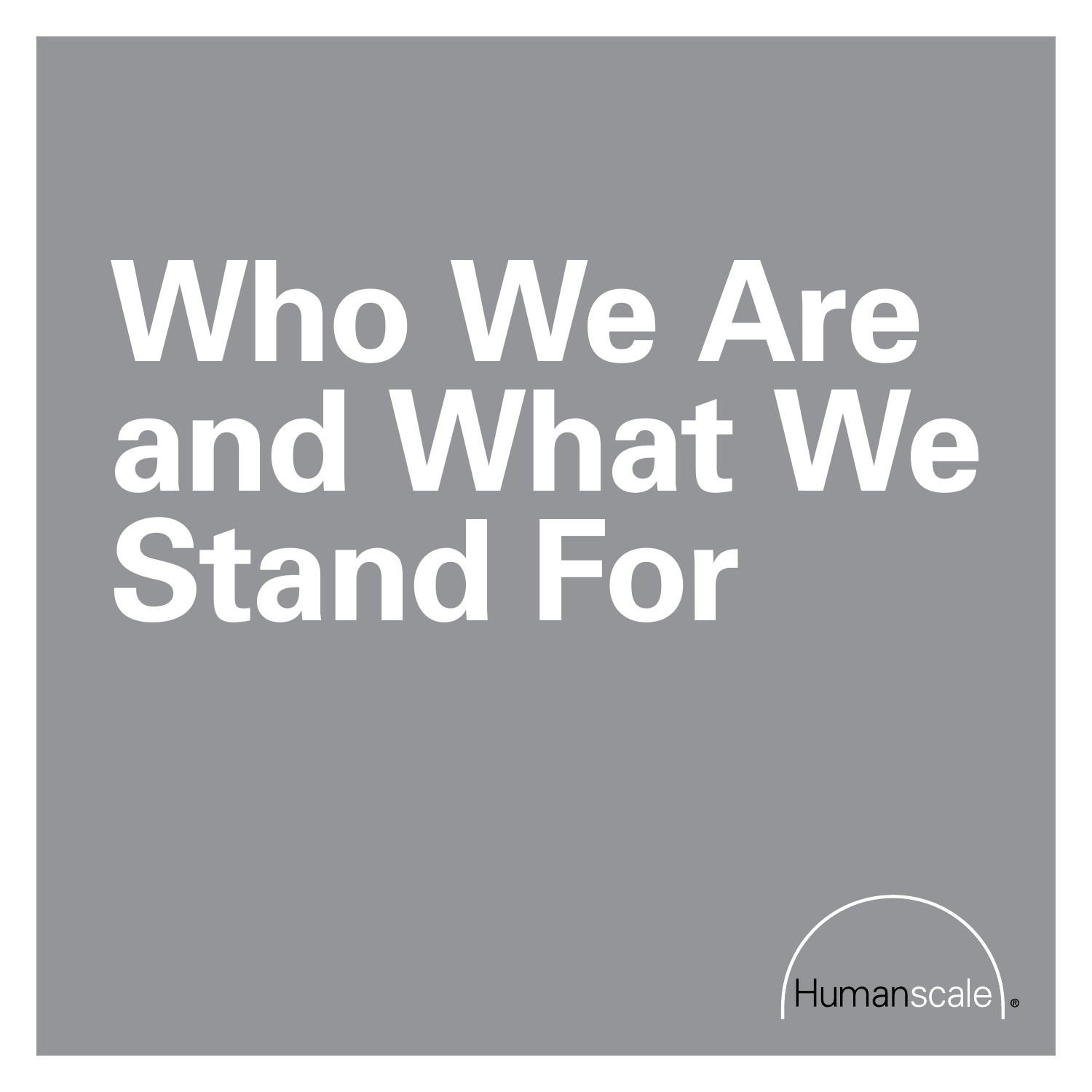#### **Contents**

## **01**

**Our Position Statement** Who We Are and What We Stand For



**Our Design Philosophy** Utility. Simplicity. Beauty.



**Our Environmental Stance** On Being Naturally Sustainable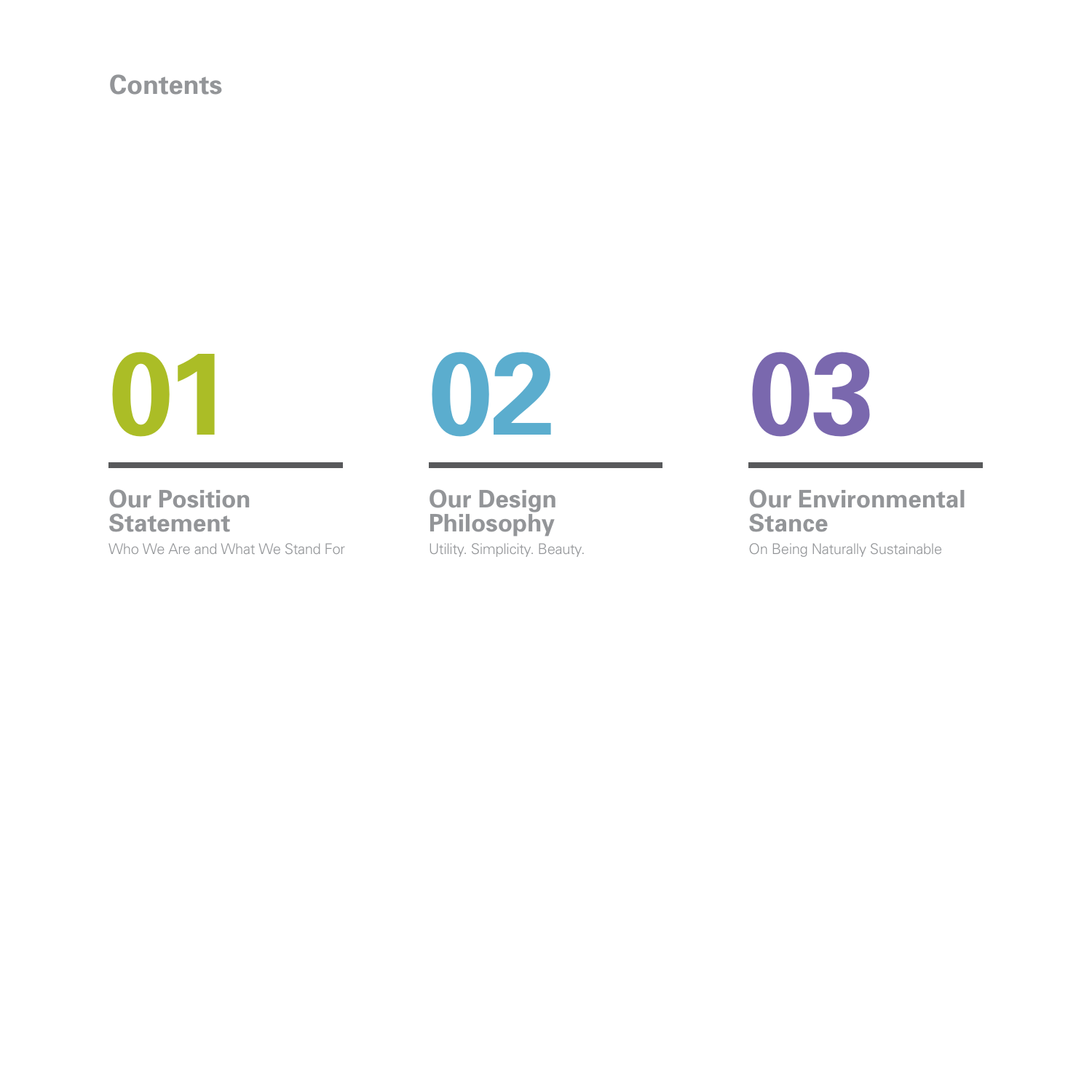

#### **Humanscale designs products for people. At work. What sets us apart? And defines us?**

**Three simple things...**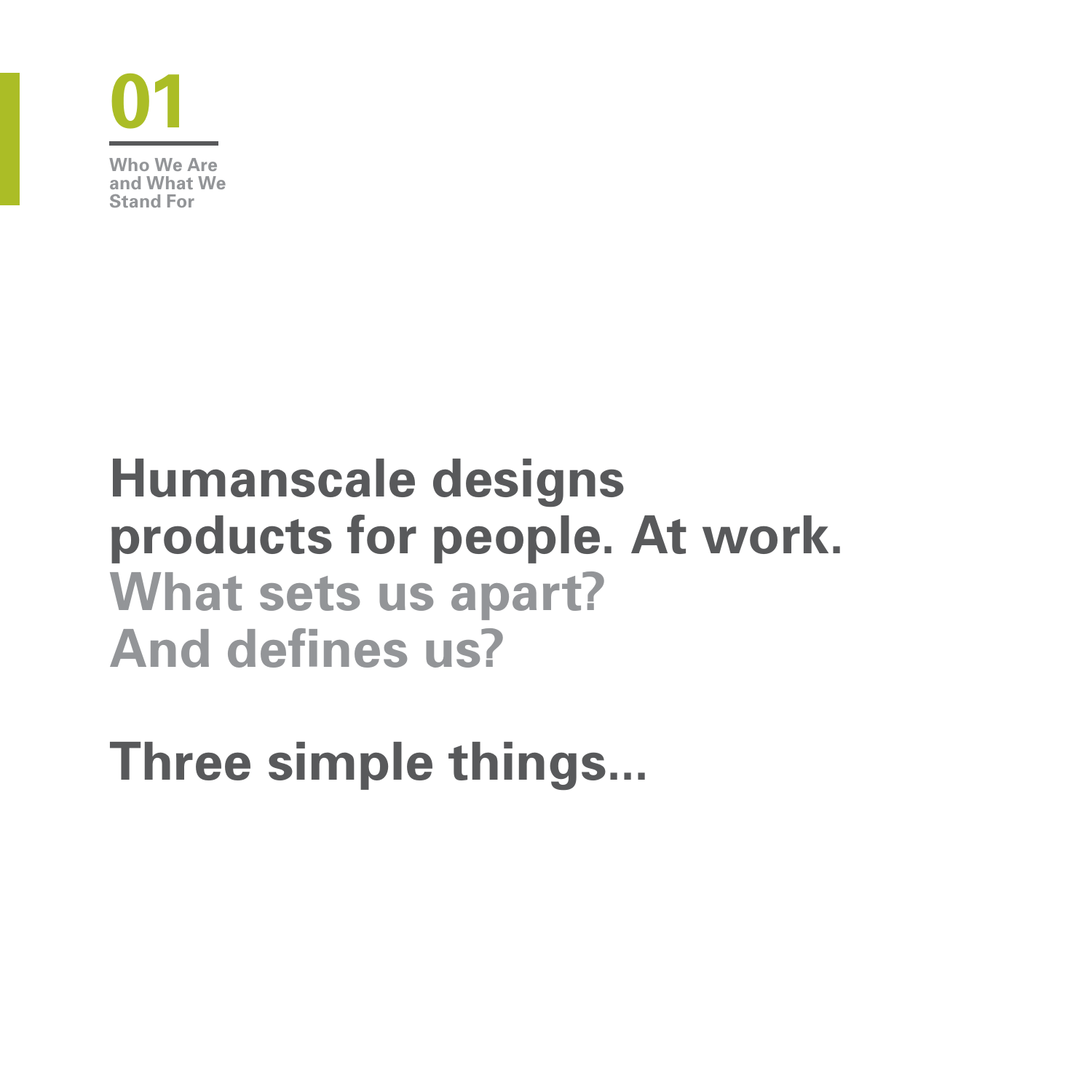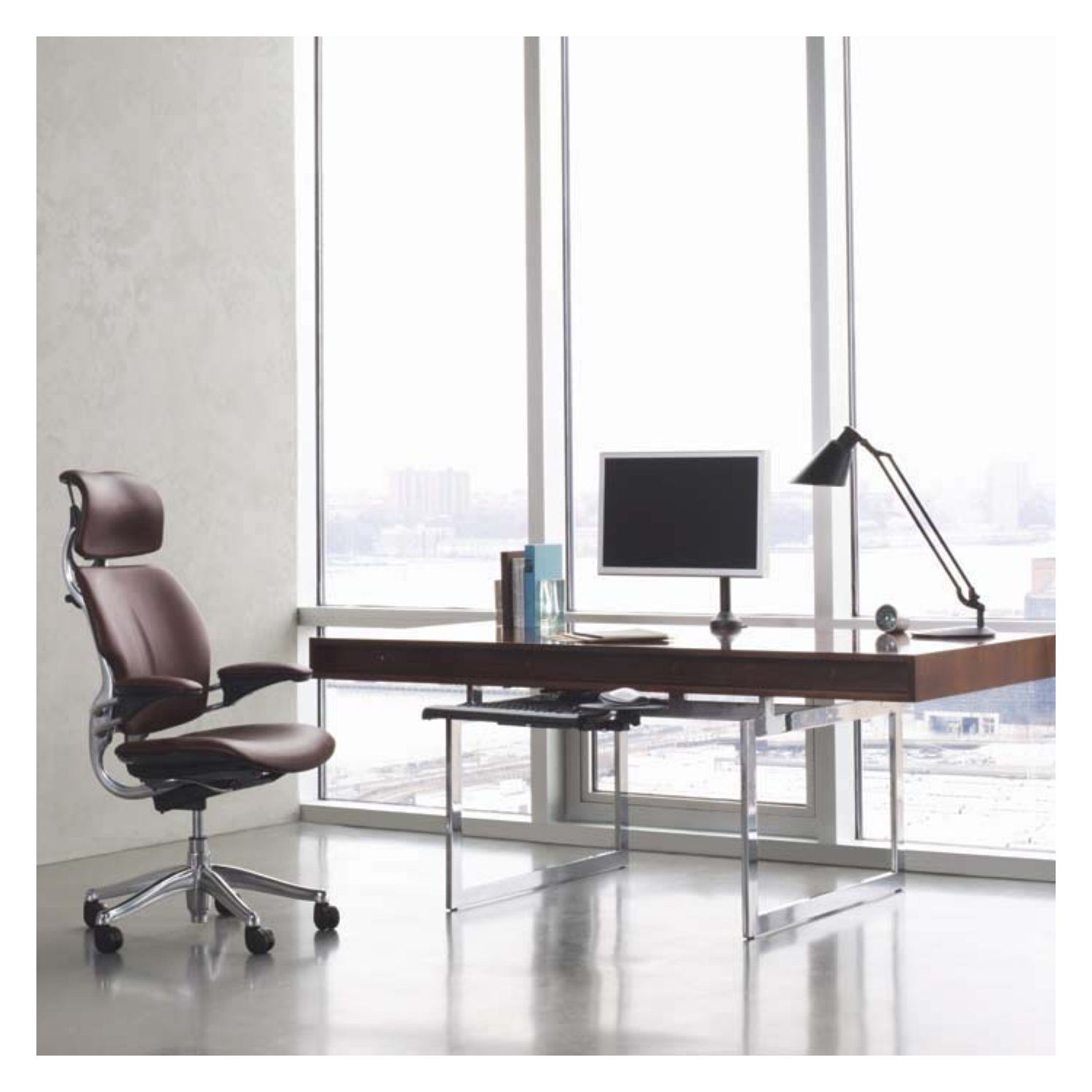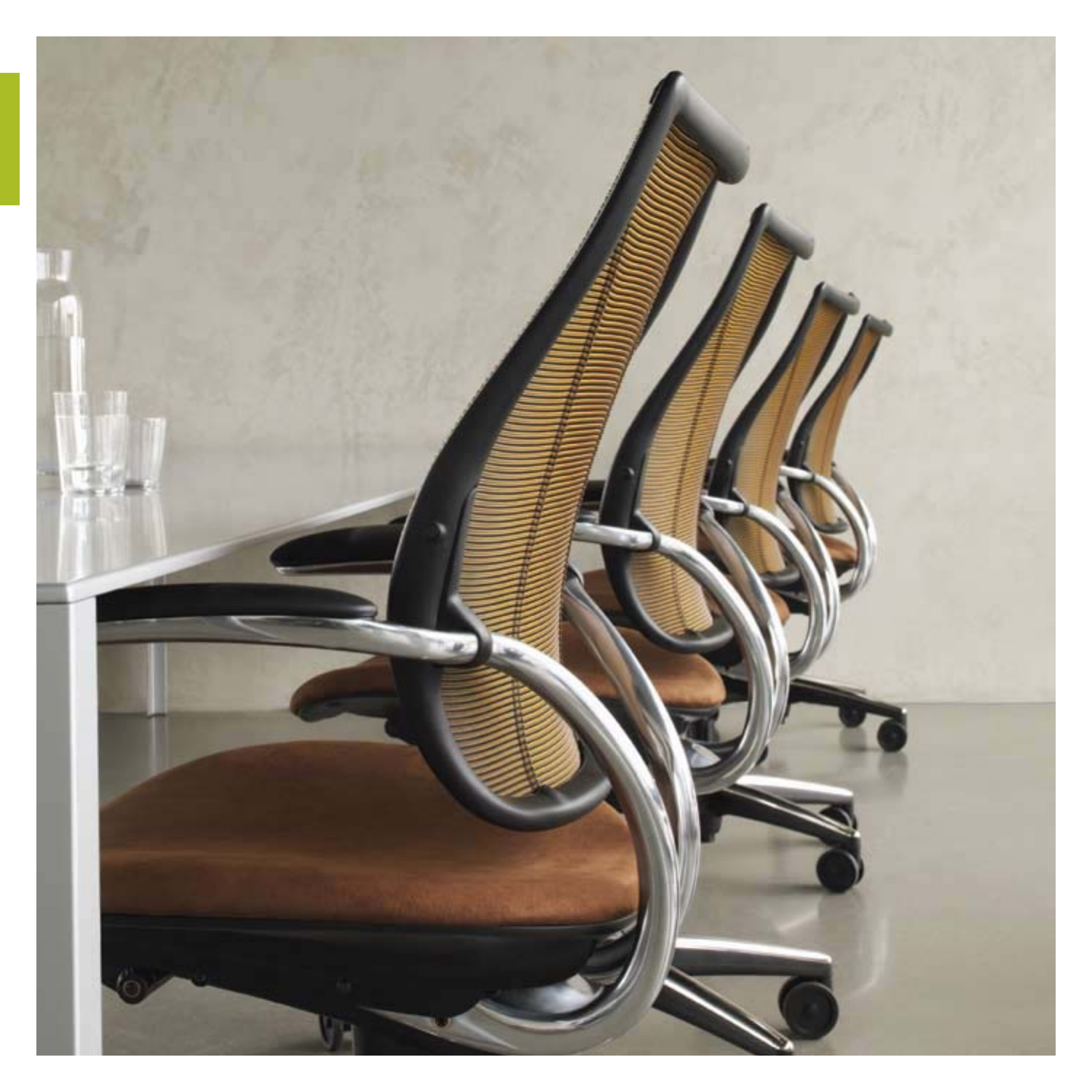

## **1. Superior Performance 2. Effortless Operation 3. Excellent Quality**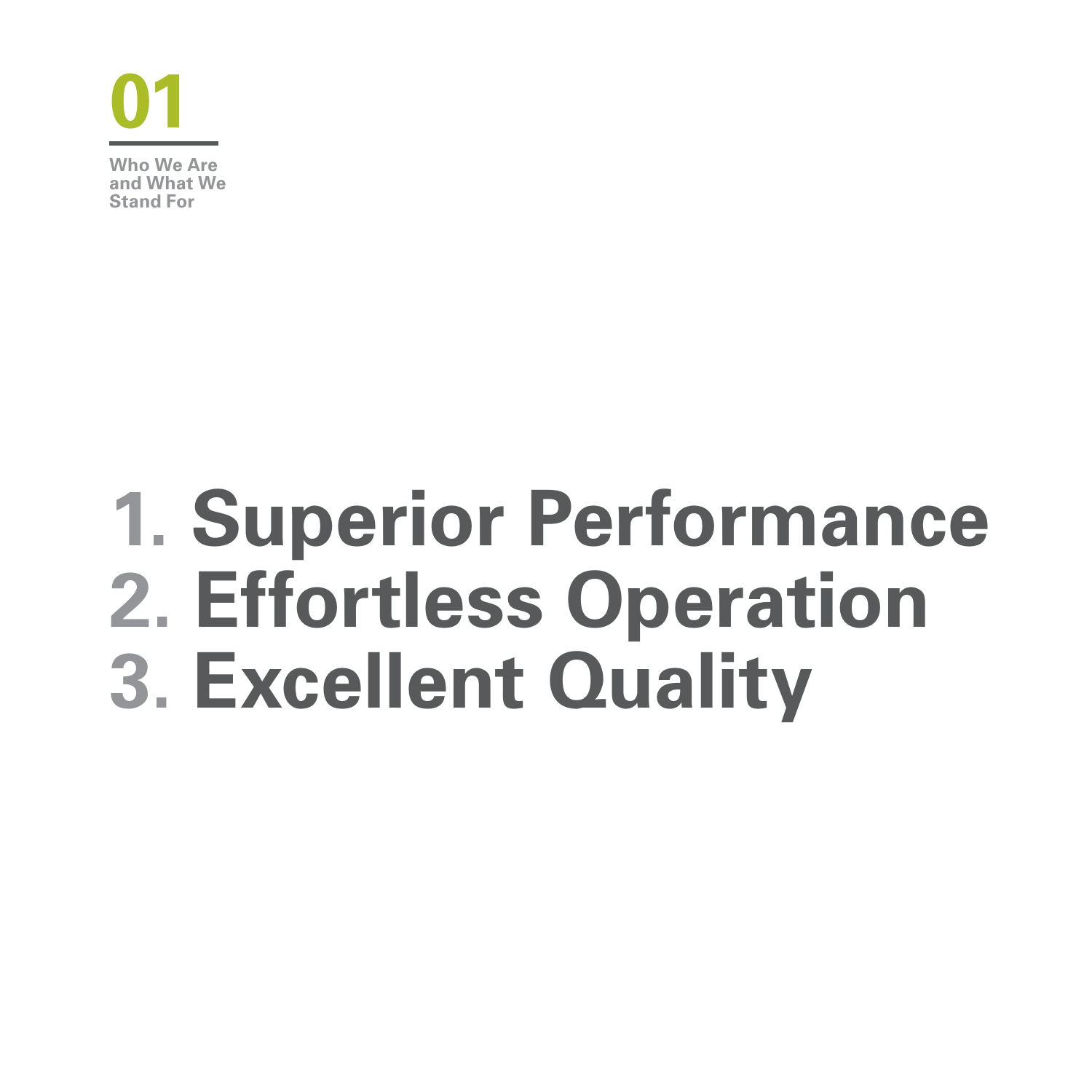

#### **Superior Performance**

Humanscale products outperform their competitors. Period. Our insistence upon superior performance is central to our identity. It means we will not put any product into production that does not possess a clearly demonstrable performance advantage. We achieve superior performance by designing in accordance to how people actually work— how they sit, type and move at their desks. People don't contemplate the physical relationship of their body to objects, or think about their posture when sitting. So we design our products to think for them. Our products react to their movements. And adjust to their bodies—instead of the other way around. The result? Unsurpassed comfort.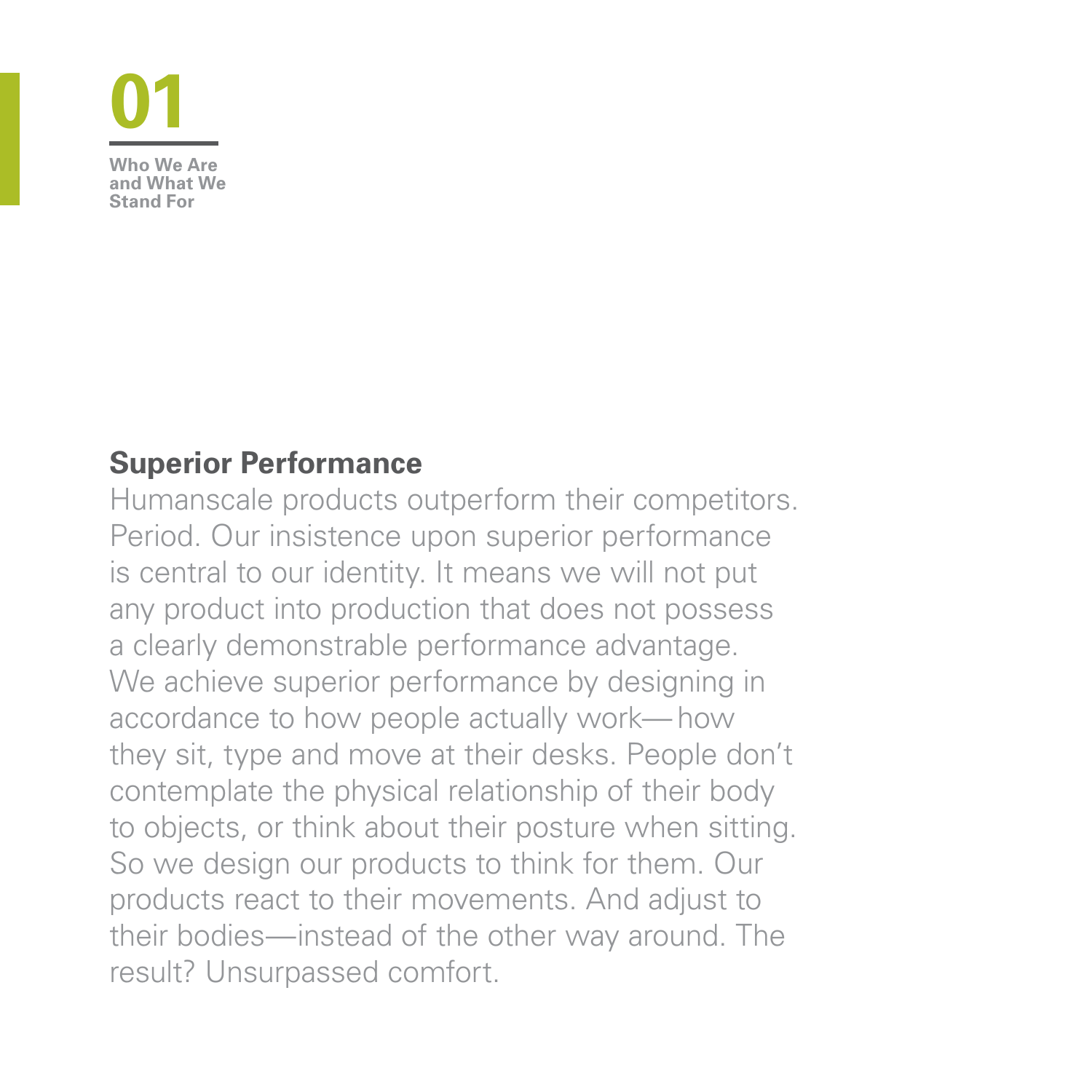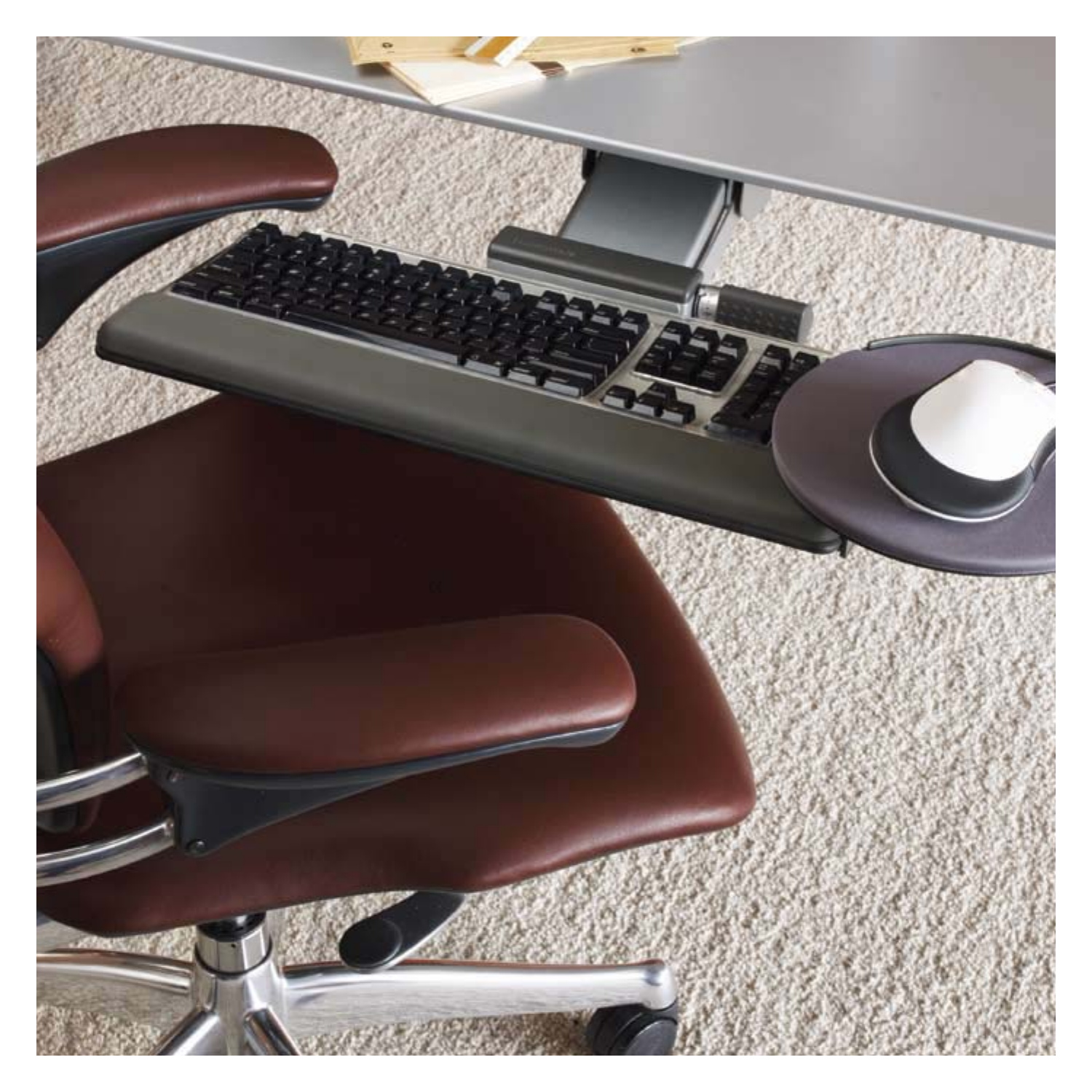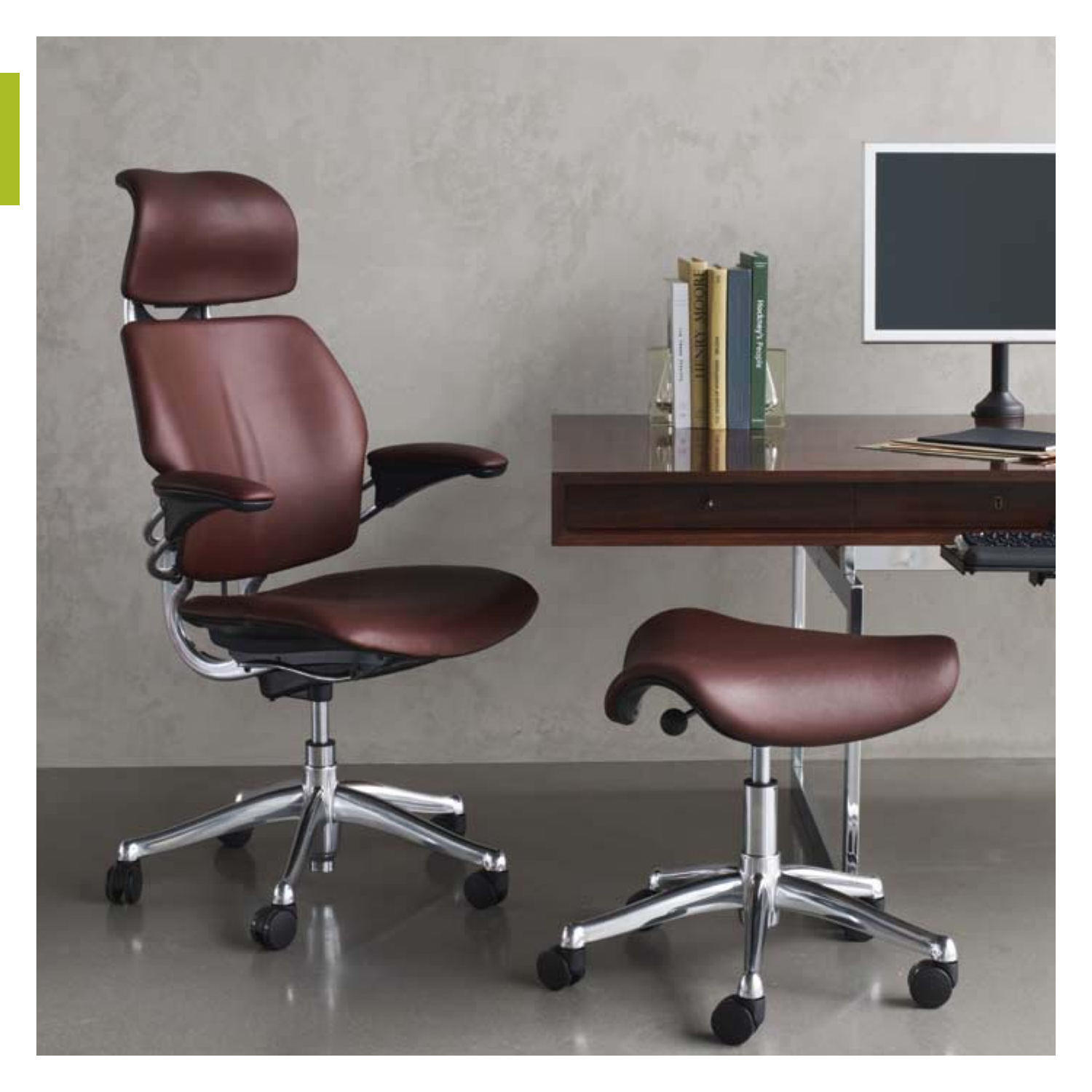

#### **Effortless Operation**

Our commitment to ease of use is absolute. Our products may look familiar, but they function differently. Intuitively. There's no learning curve for the user. Our design philosophy ensures that any user—short or tall, light or heavy, novice or veteran—can immediately operate our products without having to consult an instruction manual. People don't have to worry about whether or not they've set the controls properly because in most instances, there aren't any controls to set. The result is effortless operation.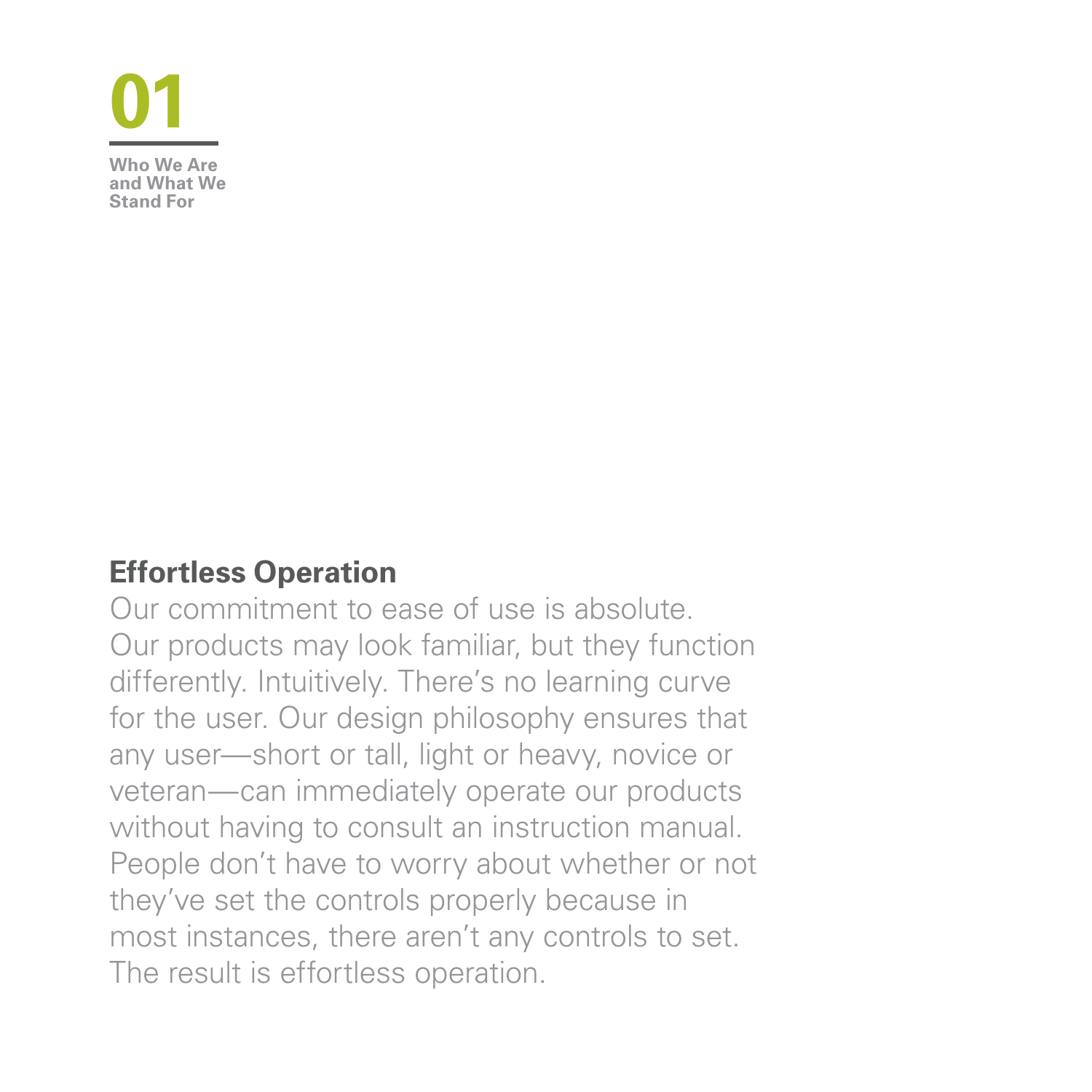

#### **Excellent Quality**

We are driven by excellence. From our keyboard supports to our task chairs, we stand as the premium brand in every product category we enter. Cost is never allowed to compromise our work. We demand the highest quality at every level, no matter how seemingly insignificant the part. We ensure the integrity and quality of our products by custom-designing and manufacturing our components to the highest standards possible. All of our products are designed for rigorous use and maximum durability, and most are guaranteed for life.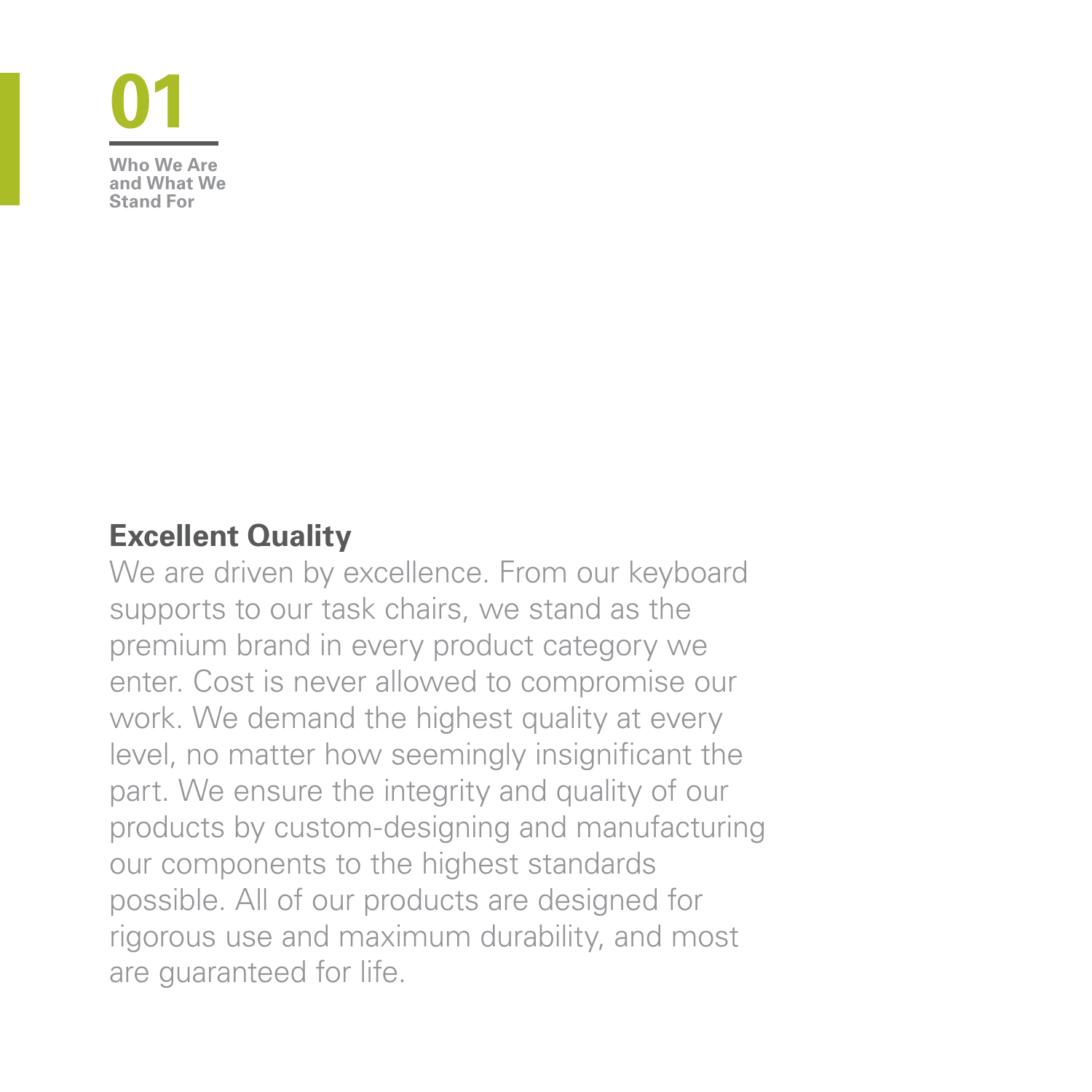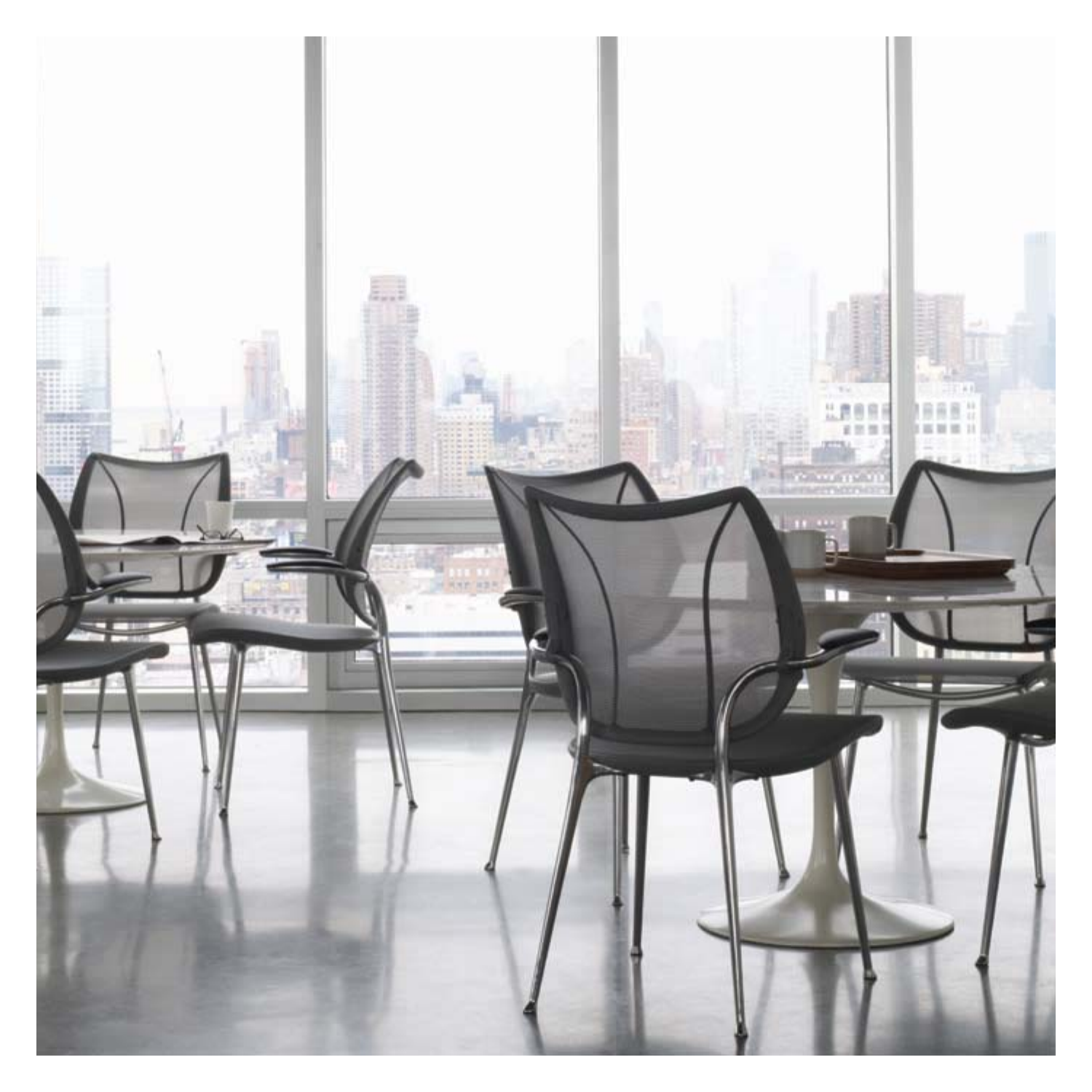

## **Utility. Simplicity. Beauty. (in that order)**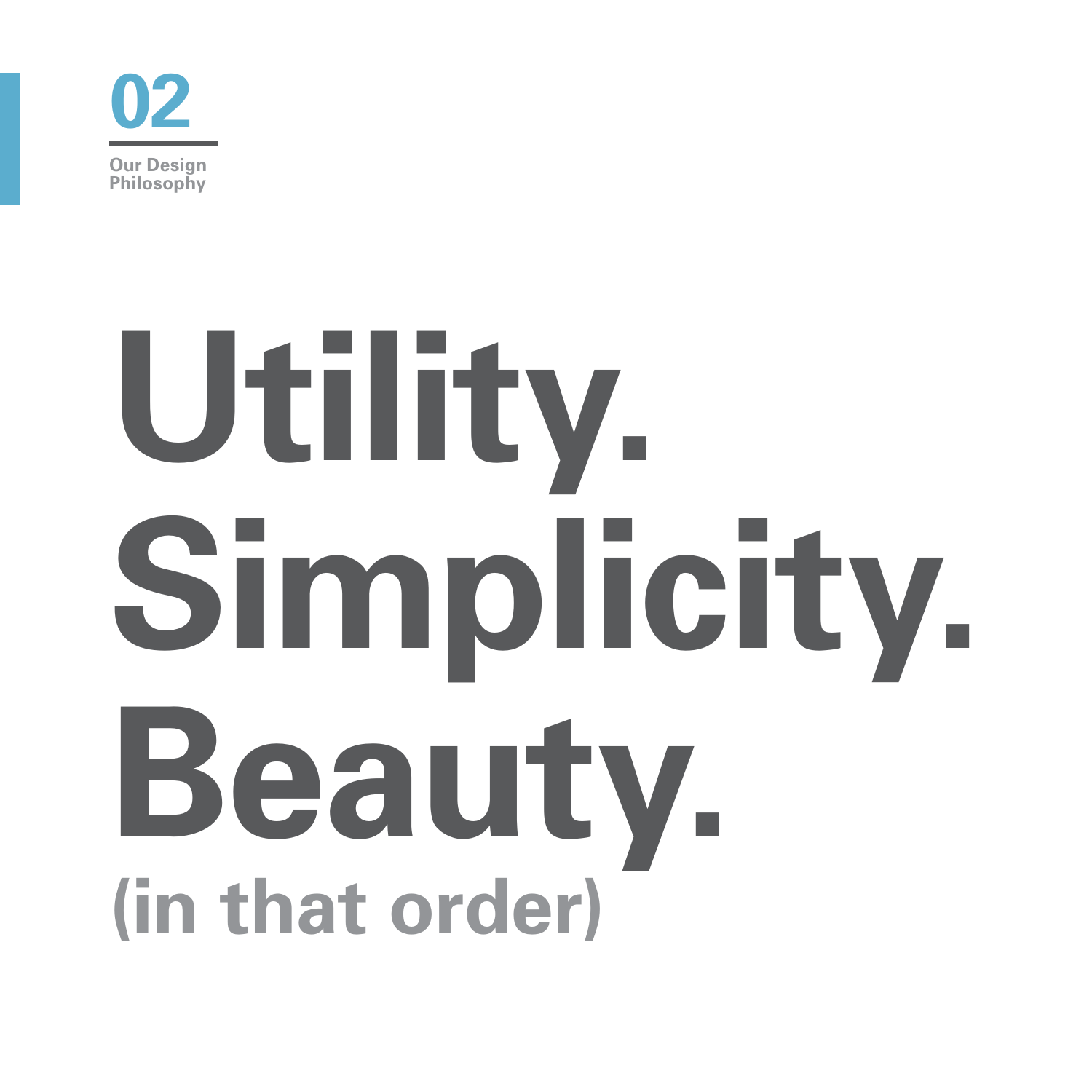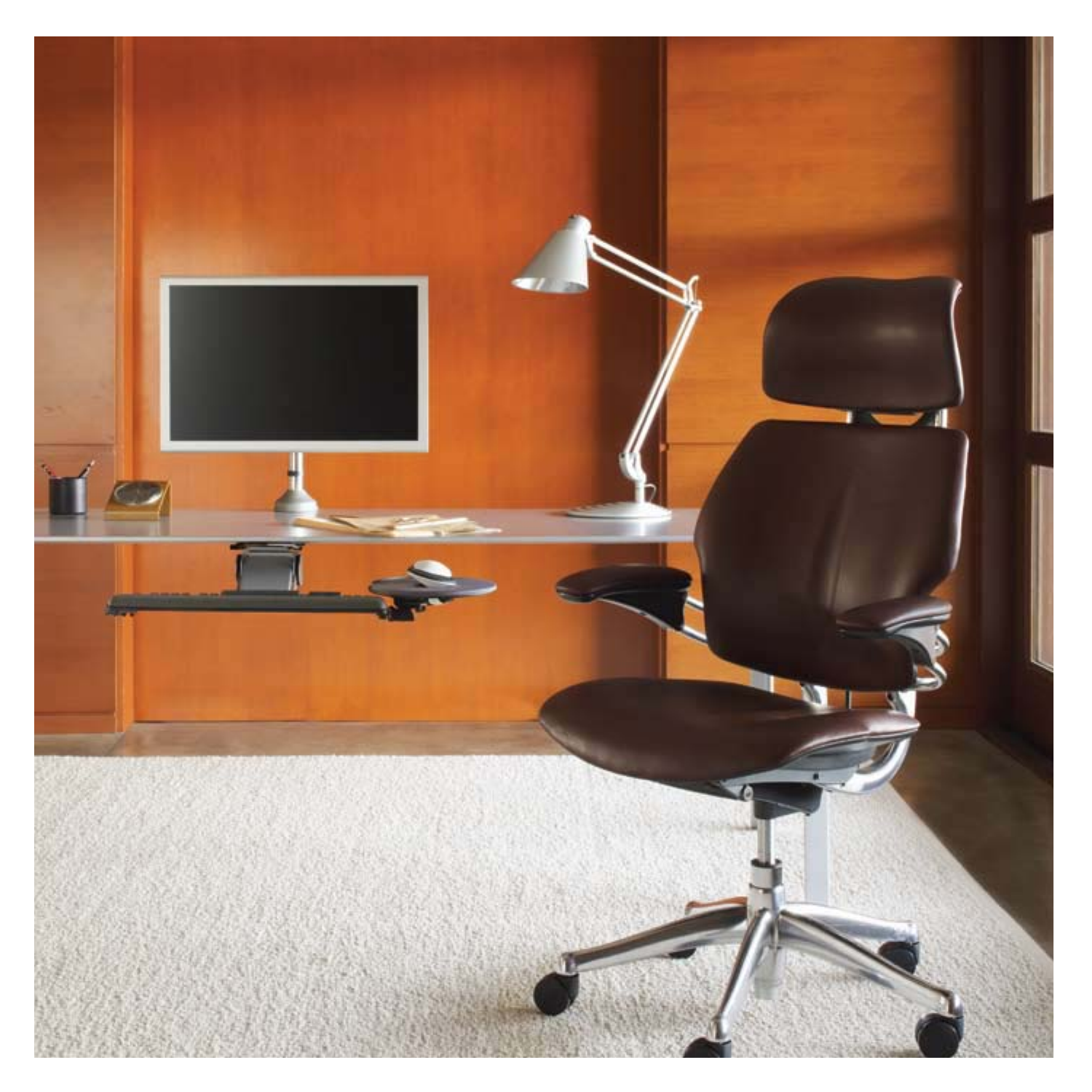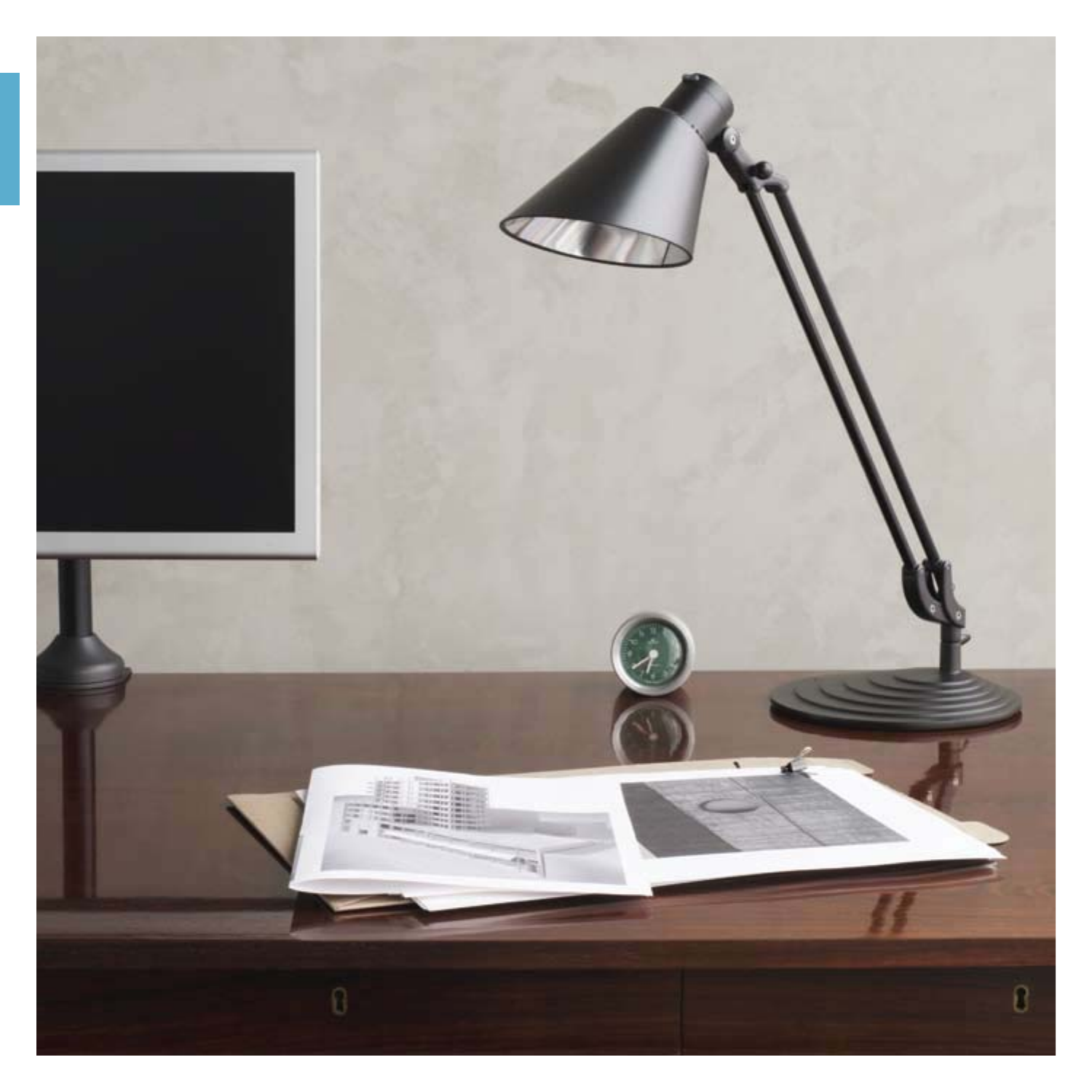

## **Absolute Utility**

Humanscale elevates utility to the highest level possible. It forms the core of our product philosophy. Humanscale products embody a substantially higher level of functionality than their competitors. Our reputation is based upon being better—much better. Our dedication to utility defines the work we do. It drives our identity. It guides our thinking and sets our goals. When conceptualizing a new product, our first questions are: What is its purpose? What problem will it solve? And how will our product accomplish its task more effectively than any other product that already exists?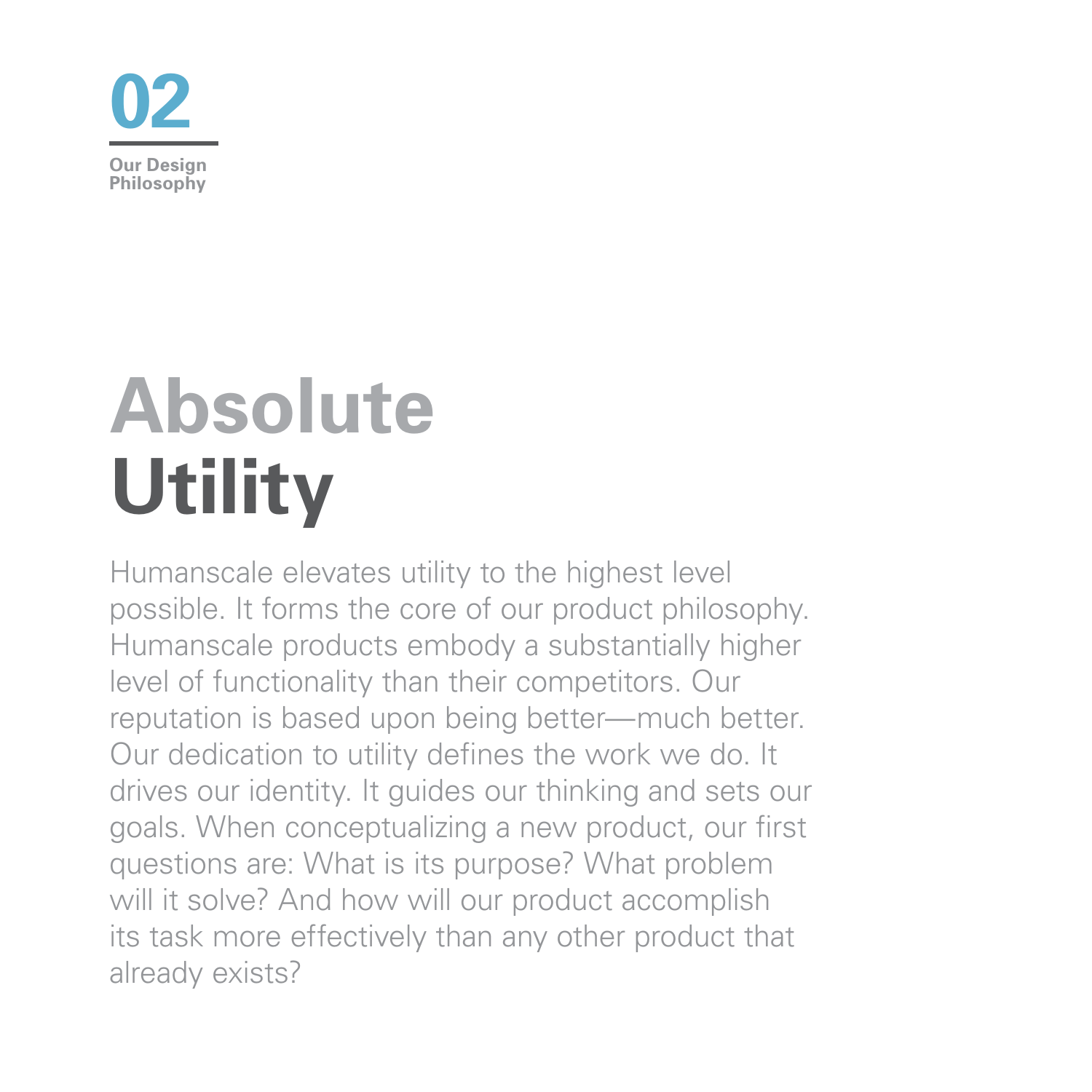

### **Elegant Simplicity**

Our commitment to simplicity is manifest on two levels—simplicity of design and simplicity of operation. In our world, the latter issues from the former. We believe less is best, and that the highest level of utility is achieved through simplicity. This often makes the design process longer and more difficult. But distilling complex functions into their purest forms is our passion. As a result, many of our innovations are invisible. In some cases, they are supplied by the user, like weight and movement, allowing gravity and physics to do the work of knobs and levers. In every case, our products utilize the fewest parts possible and are easier to use than similar products.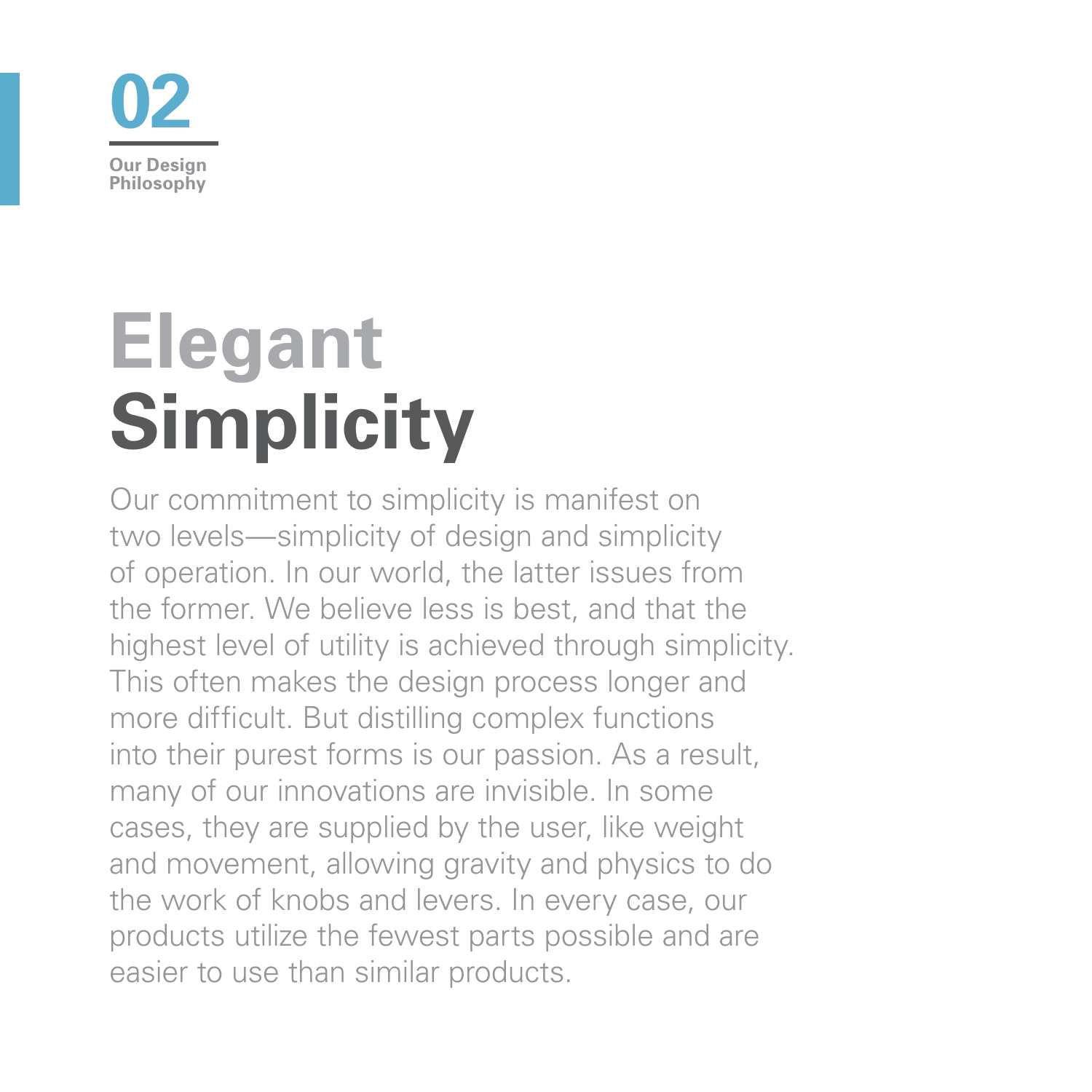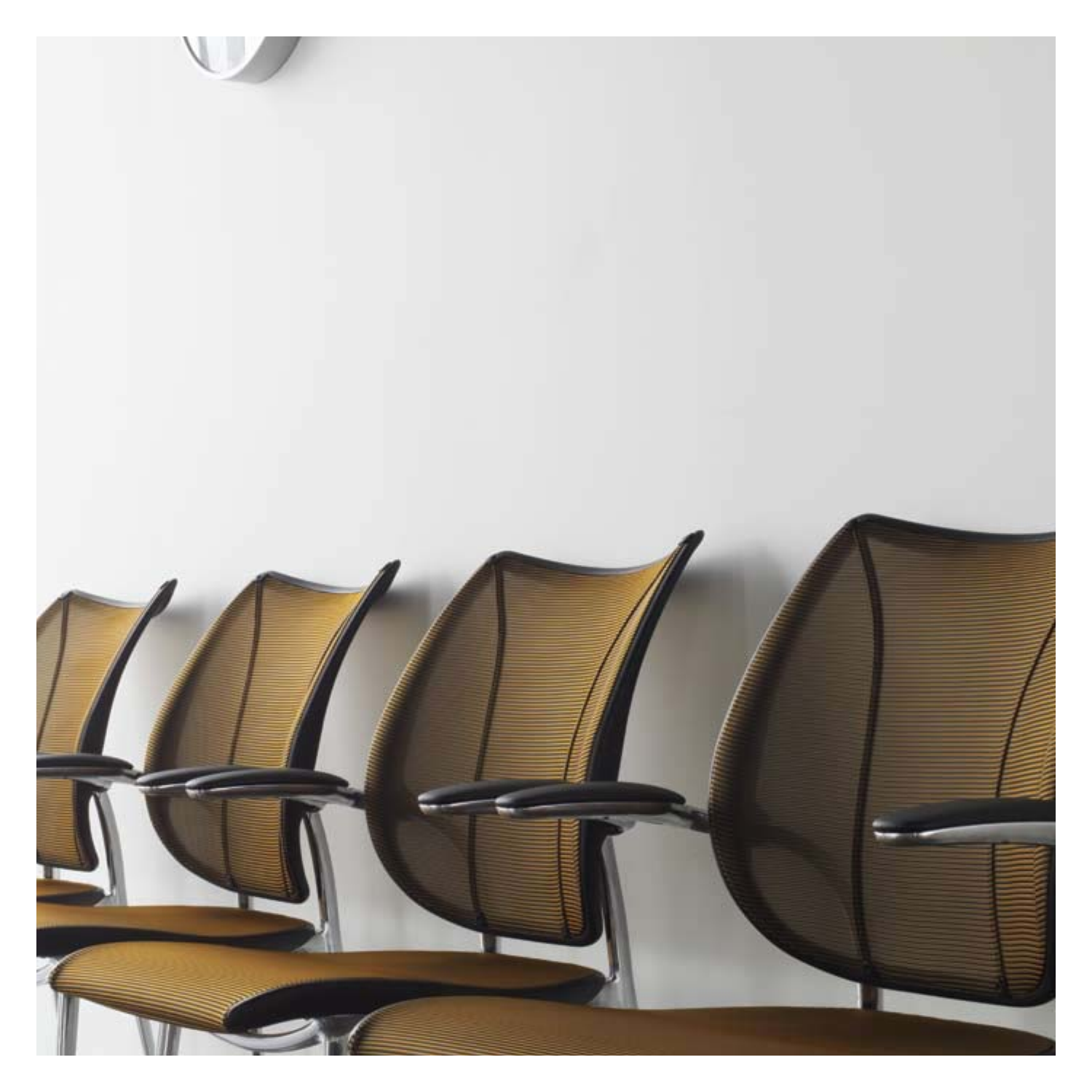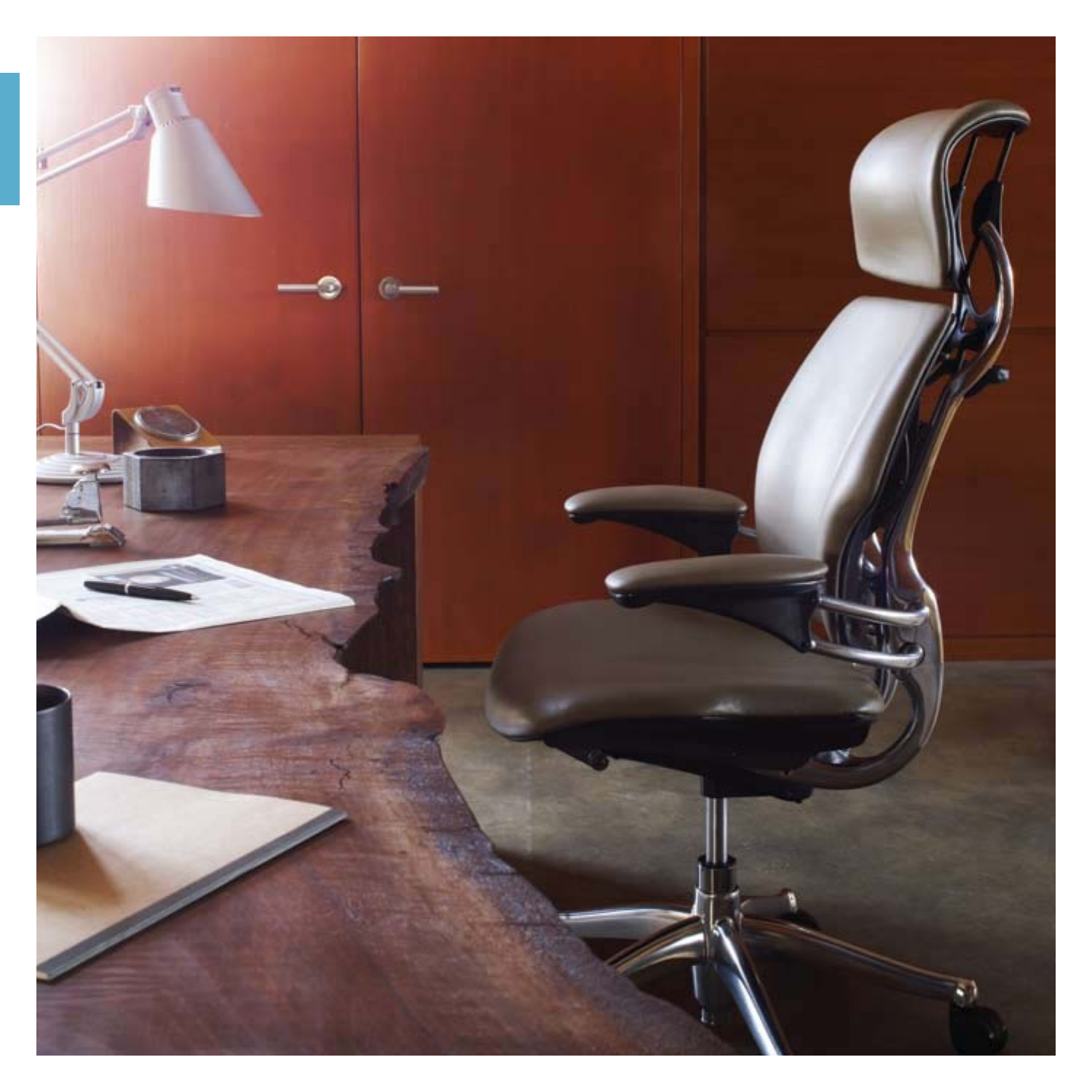

### **Timeless Beauty**

Humanscale has an aesthetic all its own. We never design with beauty as our ultimate goal. And we will never compromise functionality for the sake of appearance. By approaching our work honestly and never pretending to be anything other than what we are, we have forged an aesthetic that is original and timeless. We believe great design begins with function, and that the designer must allow the form to flow from that function while minimizing complexity. It takes exceptional talent to manage this process in a way that creates honest and timeless beauty. Like the gleaming latticework cables of the Brooklyn Bridge, the beauty that can result is beyond trends or fashion. It is a beauty born of utility that epitomizes simplicity.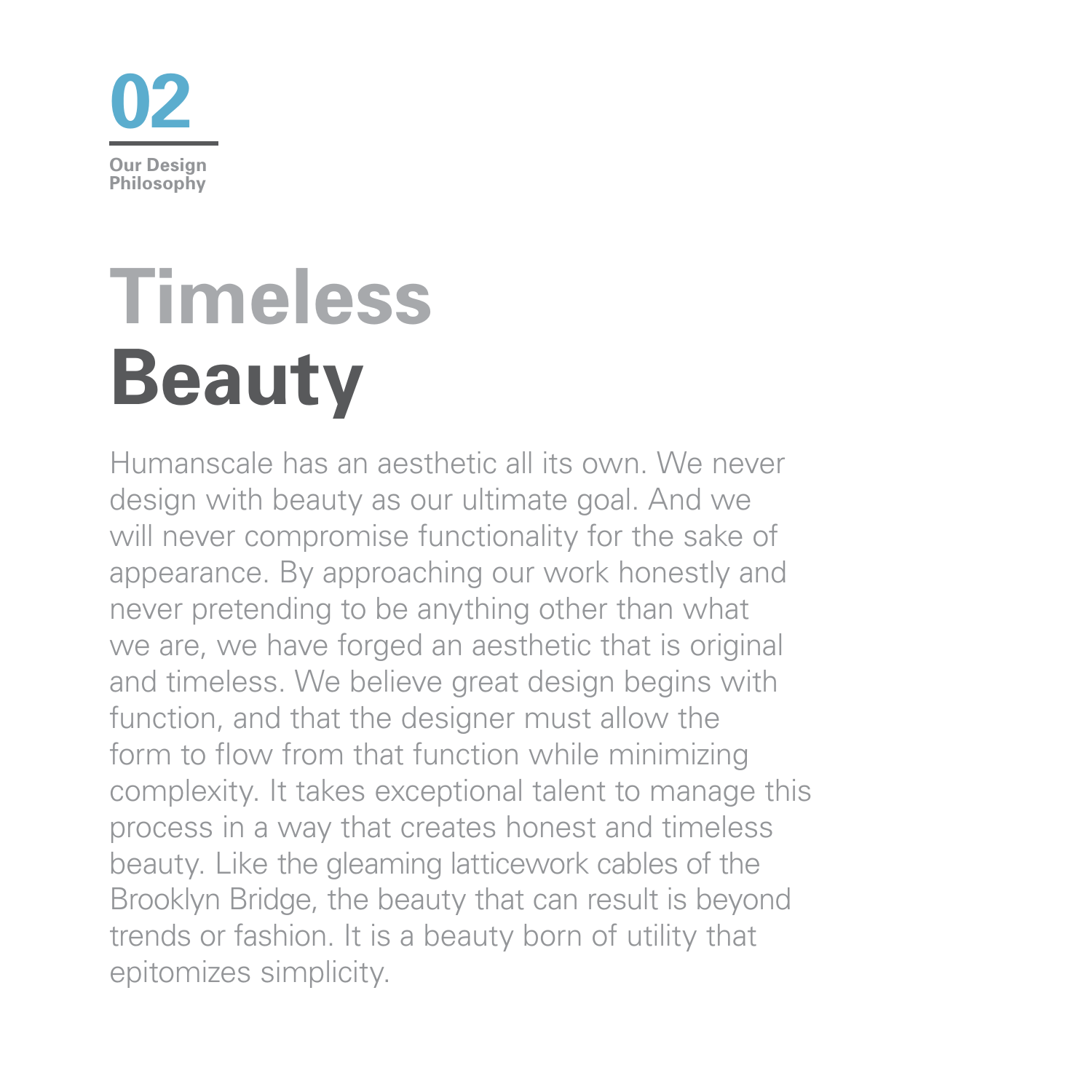

**Environmental Stance**

# **Naturally Simple**

It's in our nature to be environmentally friendly. Our simplicity of design complements our commitment to sustainability. For instance, by using the sitter's body weight to operate our chairs instead of heavy, complex mechanisms, we minimize materials, energy use and waste.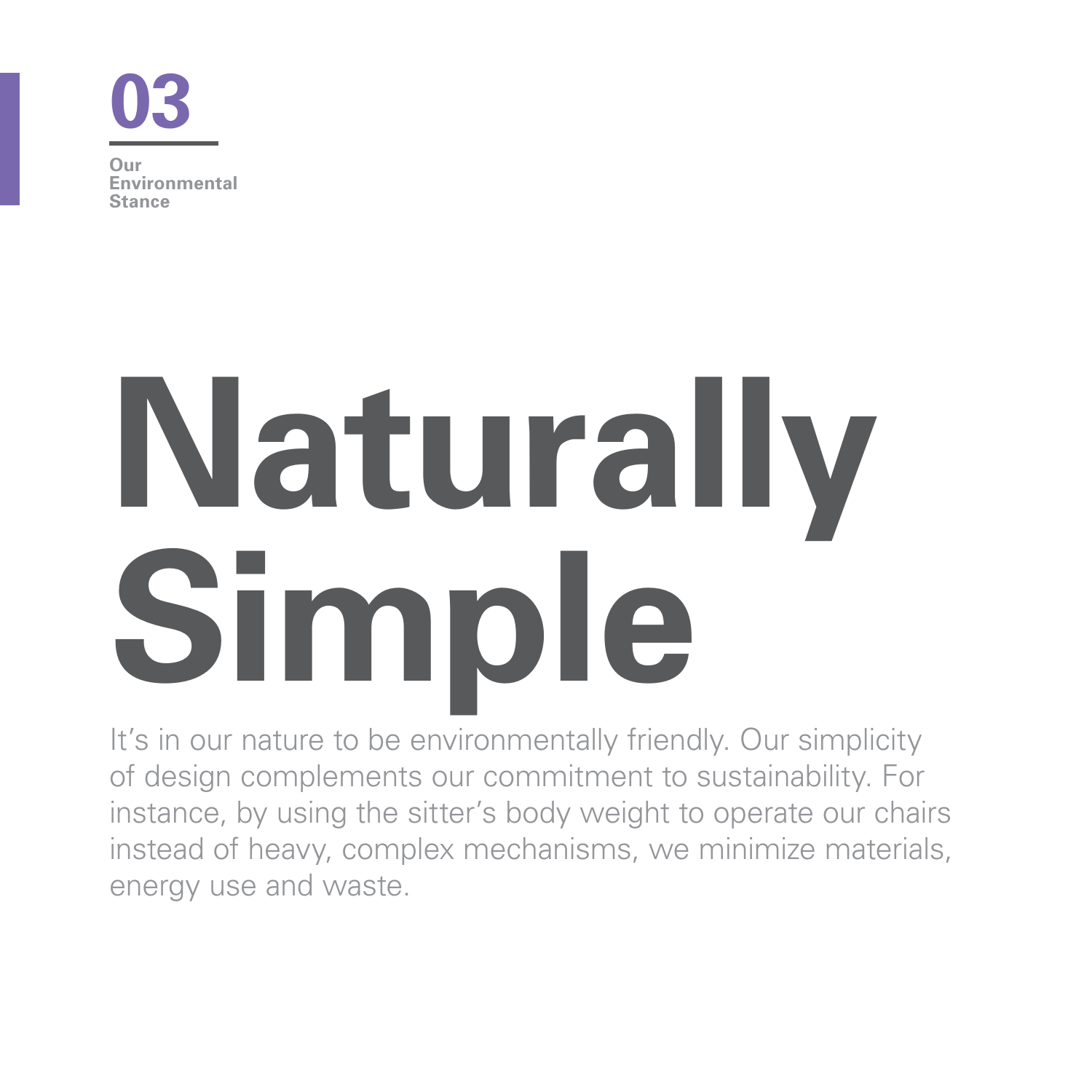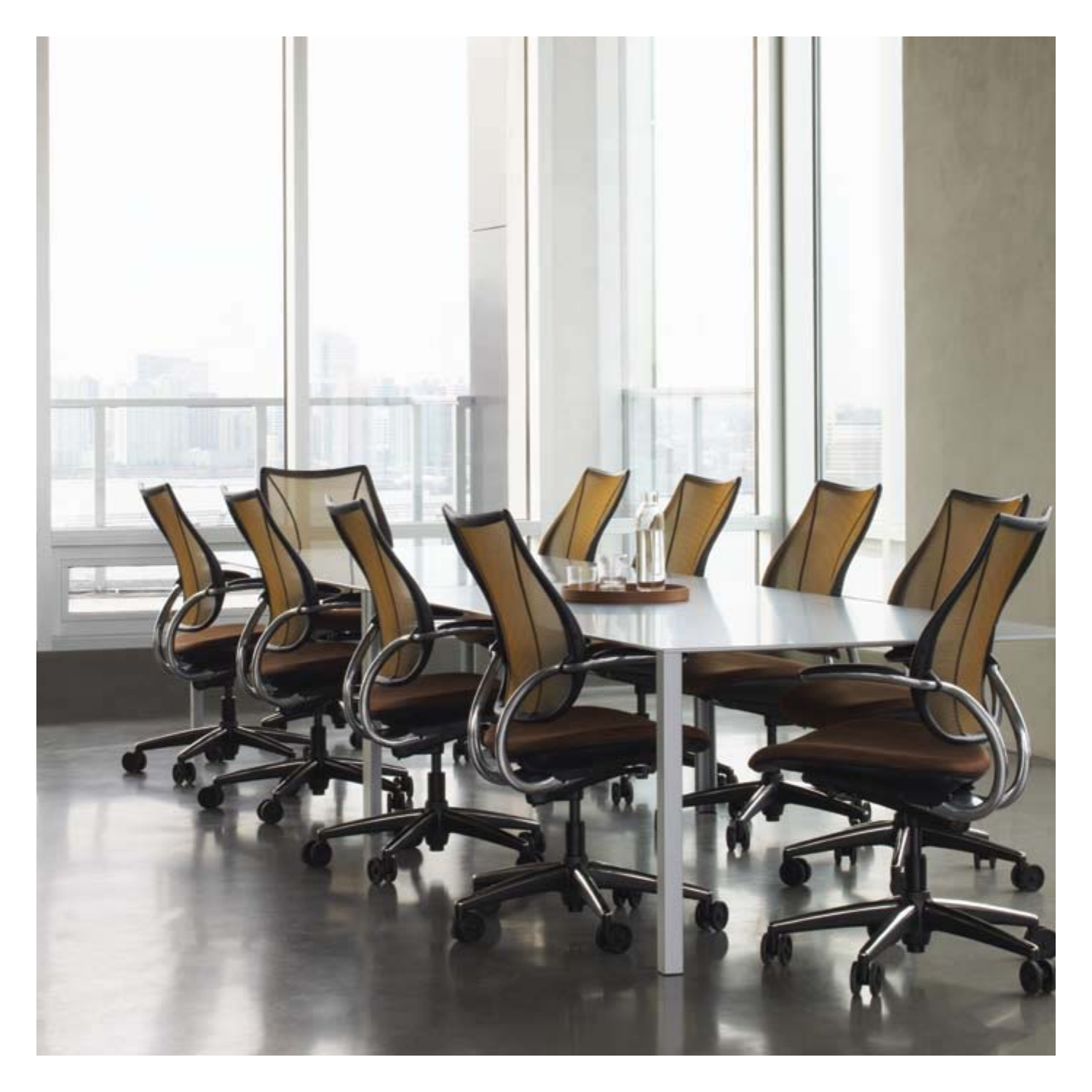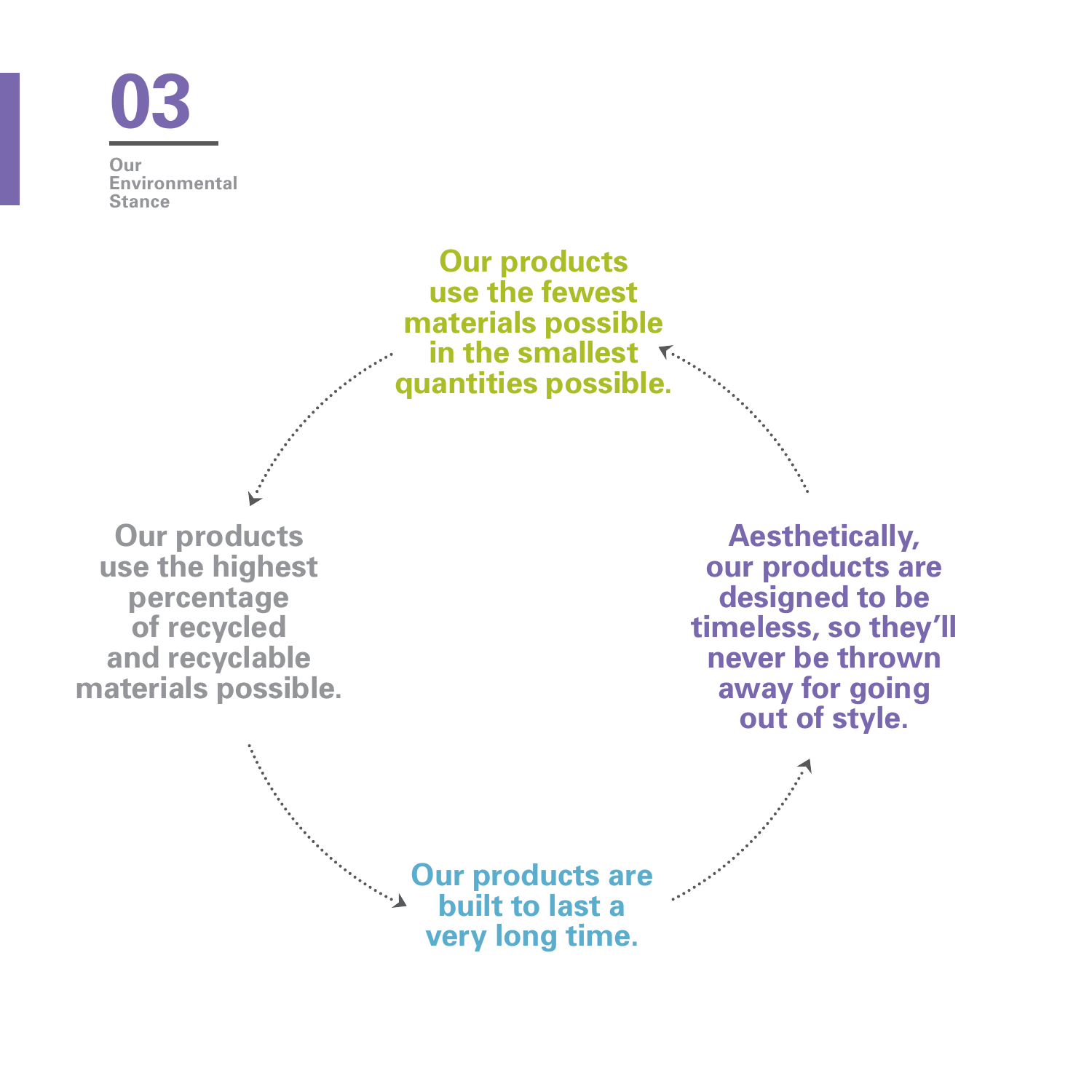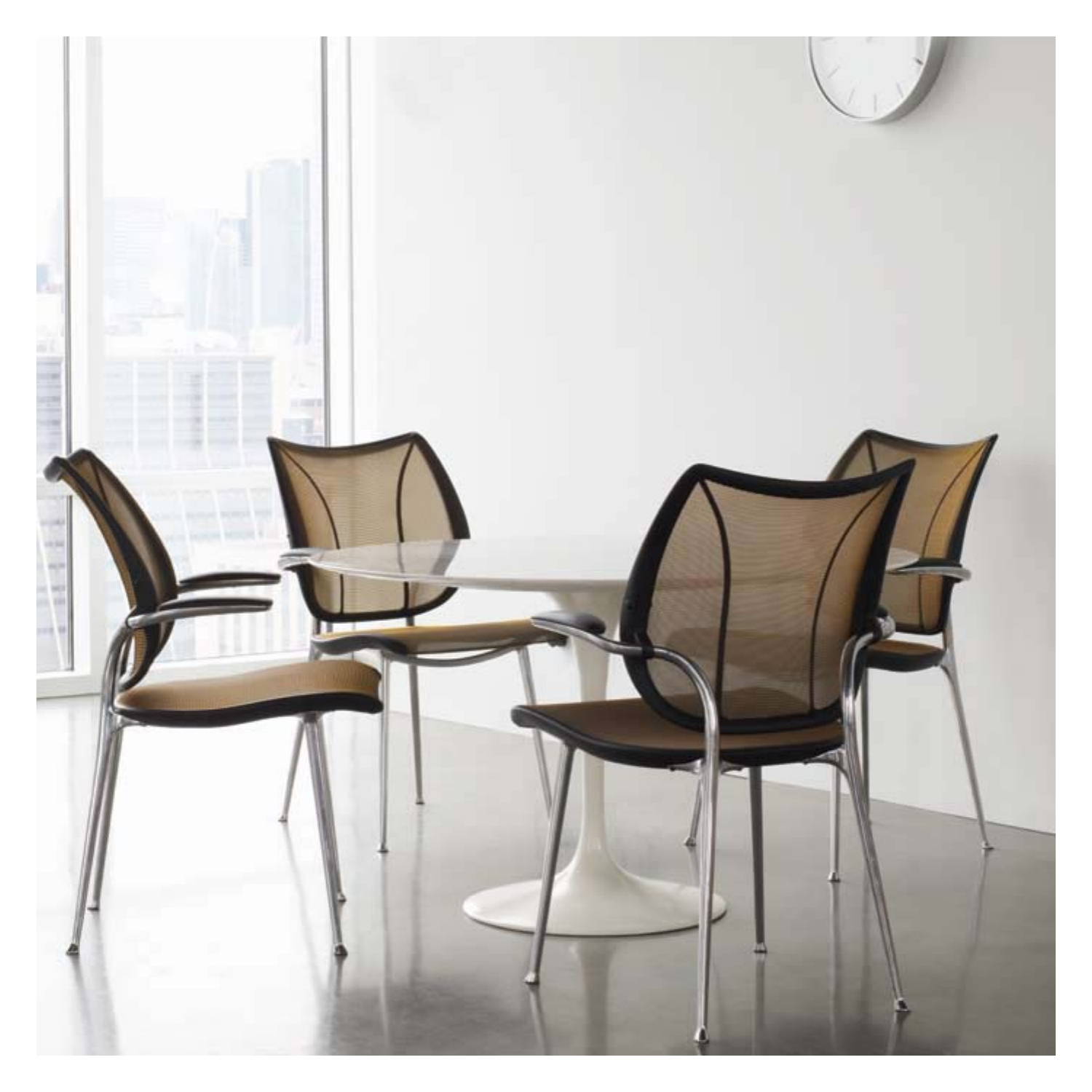